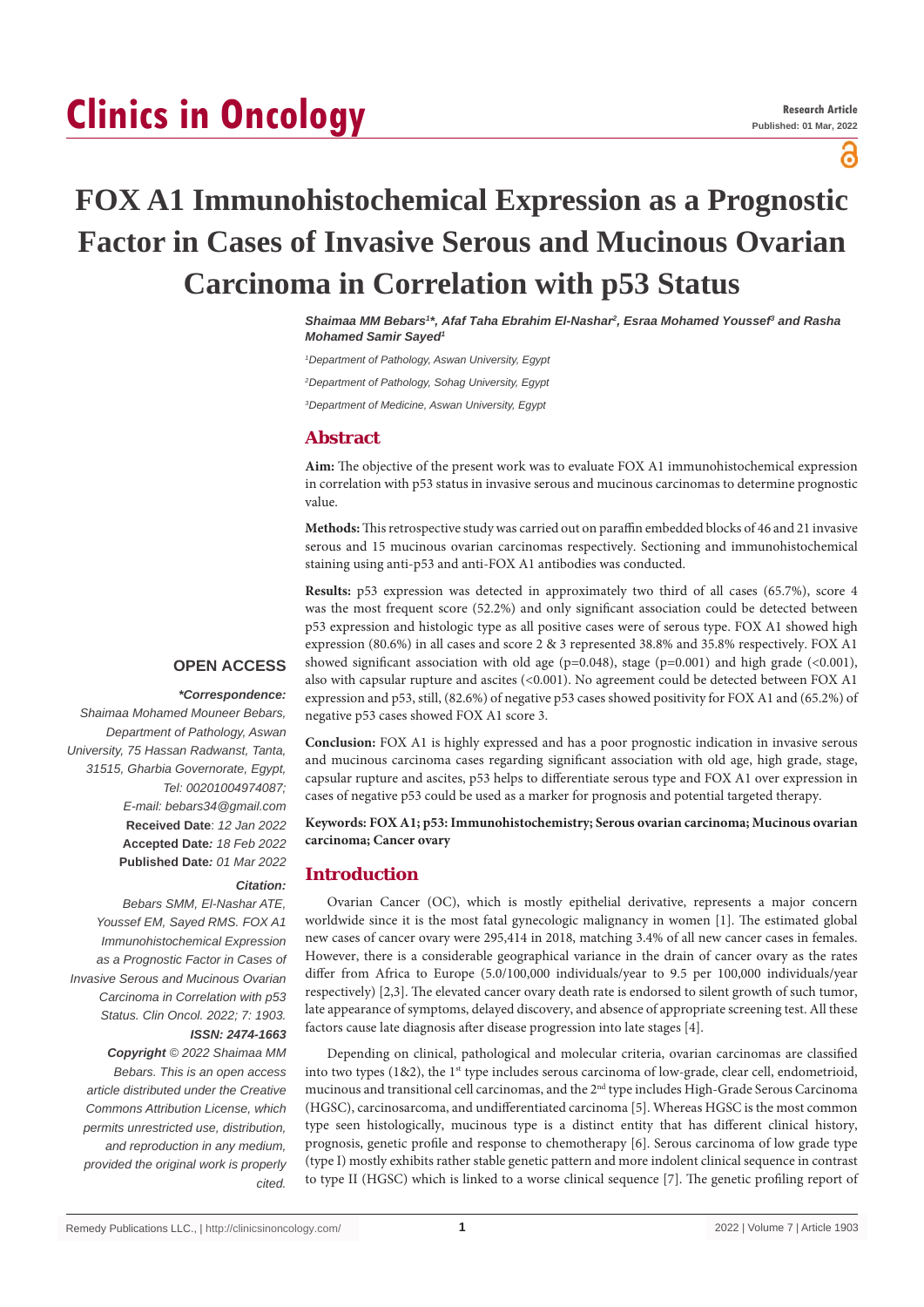HGSC publicized a different spectrum of mutation among HGSC and proposed for the potentiality of targeted treatments [8].

The main stream of HGSC type originated from the epithelium of fallopian tube through a sequence of antecedent lesions that aim the secretory type of cells. Normally, a fallopian tube epithelial cell encloses both ciliated and secretory type, and is classically negative for p53. The benign "p53 signature" is formed totally of secretory cells with p53 strong expression and indication of damage to DNA but with no evidence of proliferation. With development of intra epithelial carcinoma of serous type, there is gaining of pleomorphism, loss of polarity and mitosis. HGSC exhibits all the previous criteria and symptomatic presentation classically arises with disease progression [9]. Studies have been dedicated to inspecting if mutations and protein expression of p53 are related to invasiveness and its resistance to chemotherapy mainly because TP53 gene mutations are the commonest alteration in genes in ovarian type of cancers [10].

The gene FOX or forkhead box family is derived from winged helix transcription factors family [11]. In mammalians, transcription factors of FOX are classified into A to S sub-classes depending on similar sequence not only inside but also outside of FOX [12]. The FOX A1 was called Hepatocyte Nuclear Factor 3α (HNF-3α) at first [13]. As other members of FOX family, FOX A1 regulates the transcription of gene by direct engagement to its consensus sequence, the forkhead motif. Furthermore, FOX A1 is able to open nearby chromatin, and consequently letting other factors transcription, such as androgen receptor, to be in approximation to their targets site, hence employing transcriptional regulation of gene expression [14]. The FOX A1 protein plays important roles in development of tumors depending on their complex actions, mostly in instability of genes and genomic mutation, stimulation of invasion and metastasis, and continuous signaling of proliferation. Moreover, FOX A1 is linked to variable cancer types that can be recognized as specific regarding tumor type, based on certain transcription interactions [15]. The up-regulation of FOX A1 is greatly associated with some tumors malignancy such as lung, esophagus, and prostate [16]. In cancer ovary, FOX A1 is proposed to act as an oncogene by prompting expression of numerous proteins [17].

Limited data are available in the literature regarding the expression of FOX A1 in invasive serous and mucinous carcinoma of the ovary, and to our knowledge no previous study demonstrated FOX A1 in relation to p53 expression in such cases. In this work we aimed to study FOX A1 in p53 immunohistochemistry positive and negative cases of invasive ovarian serous and mucinous carcinoma, and to explore the relation with clinicopathological data to reveal association with tumor prognosis.

#### **Methods**

This retrospective study was performed on 67 cases of invasive serous and mucinous ovarian carcinoma cases (46 serous and 21 mucinous). The cases were collected as paraffin embedded blocks from the archives of pathology department Aswan and Sohag University since January 2017 - December 2019 according to inclusion and exclusion criteria. Approval from ethical committee of Faculty of Medicine Aswan University was acquired (#408/9/19) and all cases were anonymous and handled according to legal and ethical standards.

#### **Inclusion criteria**

All received primary invasive serous and mucinous ovarian

carcinoma specimens with confident histopathological diagnosis fulfilling clinical information on each patient were included.

#### **Exclusion criteria**

The following cases were not eligible for this study; inadequate material or missing tissue blocks. Other types including undifferentiated and mixed carcinomas were excluded. Patients received treatment was also excluded, in addition to cases with missing clinical data or unfit for immunohistochemistry (excessive fibrosis or necrosis).

#### **Clinical data and pathological examination**

Clinical data were obtained and recorded including age, laterality of tumor, ascites, capsule rupture, stage at presentation. Serial sections from each paraffin embedded block were cut at 4 microns thickness to be used for H&E and immunohistochemical staining.

All cases were examined using alight microscope to confirm the histologic diagnosis and assess histologic grade. Histological grade was done according to the scoring system endorsed by Shimizu et al. 1998 where the atypia of the nucleus was either mild, moderate or severe with scores 1, 2, 3 respectively, mitosis 0-9, 10-24, and >25 are scored 1, 2, 3 respectively, and architecture is regarded as glandular, papillary, and solid scored 1, 2, 3 respectively were recorded with calculation of their sum as total score where grade1 when score 3-5, grade 2 when score 6-7, and grade when score 8-9 [18]. Tumors of grade 1 were considered as low-grade, while tumors of grade 2 and 3 were both considered as high-grade according to two-tier WHO grading system [19].

Immunohistochemistry of p53 was conducted using Rabbit monoclonal antibody against p53; A11232, 1 ml concentration with dilution of 1:100 according to product data sheet with the use of streptavidin-biotin amplified system.

Immunohistochemistry of FOX A1 was conducted using Rabbit monoclonal antibody against FOX A1 A9793, 1 ml concentration with dilution of 1:100 according to manufacture guide. Omission of 1ry antibody was used as negative control. Breast tissue was used as positive control as endorsed in the datasheet.

#### **Immunohistochemical evaluation**

**Immune reactivity of p53 in tumor cells:** The evaluation of p53 was according to staining intensity and score depending on the percentage of positive cells.

Intensity of staining was recorded a scale from 0 to 3 according to negative, weak, moderate, and strong; and the proportion of positive tumor cells as follow; 0=10%, 1=11-25%, 2=26-50%, 3=51-75% and 4= more than 76% [20].

**Immune reactivity of FOX A1 in tumor cells:** Scoring of FOX A1 expression was as follow: negative =0; 1 to 50%=1; 51 to 75%=2; and >75%=3 and staining intensity was scaled from 1 to 3 (weak; intermediate; and strong). Both, percentage and intensity grades were multiplied to acquire a concluding score:  $0=$  negative;  $1-2=+1$ ;  $3-4=+2$ ;  $6-9=+3$  [21].

#### **Statistical analysis of the data**

Data were fed to the computer and analyzed using IBMSPSS software package version 20.0. (Armonk, NY:IBM Corp). Comparisons between groups for categorical variables were assessed using Chi-square test (Fisher or Monte Carlo). Sensitivity, the capacity of the test to correctly identify diseased individuals' in a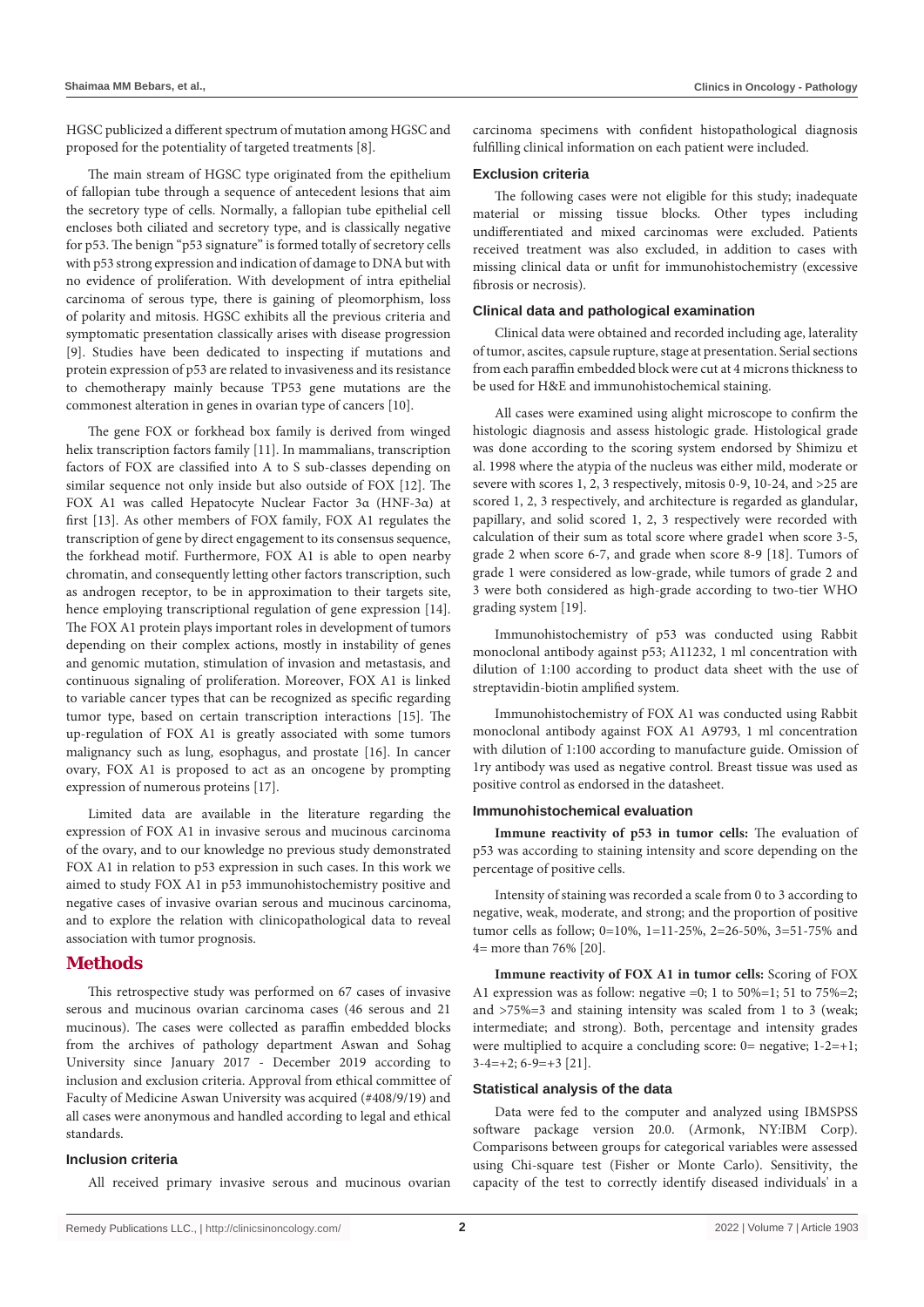**Table 1:** Distribution of the studied cases according to different parameters  $(n=67)$ .

| Age (years)<br>$\leq 50$ | 30 (44.8%)      |
|--------------------------|-----------------|
|                          |                 |
|                          |                 |
| >50                      | 37 (55.2%)      |
| Mean $\pm$ SD            | $52.1 \pm 11.5$ |
| Median (Min.-Max.)       | 53 (31 - 71)    |
| <b>Site</b>              |                 |
| Unilateral               | 26 (38.8%)      |
| <b>Bilateral</b>         | 41 (61.2%)      |
| I                        | 29 (43.3%)      |
| Ш                        | 11 (16.4%)      |
| Ш                        | 16 (23.9%)      |
| IV                       | 11 (16.4%)      |
| <b>Histologic type</b>   |                 |
| Serous                   | 46 (68.7%)      |
| Mucinous                 | 21 (31.3%)      |
| Grade                    |                 |
| I                        | 18 (26.9%)      |
| Ш                        | 22 (32.8%)      |
| Ш                        | 27 (40.3%)      |
| Capsule rupture          | 39 (58.2%)      |
| Ascites                  | 39 (58.2%)      |
| <b>P53 Expression</b>    |                 |
| Negative                 | 23 (34.3%)      |
| Positive                 | 44 (65.7%)      |
| P53 Score                |                 |
| 0                        | 23 (34.3%)      |
| 1                        | 2(3%)           |
| 2                        | 4(6%)           |
| 3                        | 3(4.5%)         |
| 4                        | 35 (52.2%)      |
| <b>FOX A1 expression</b> |                 |
| Negative                 | 13 (19.4%)      |
| Positive                 | 54 (80.6%)      |
| FOX A1 score             |                 |
| 0                        | 13 (19.4%)      |
| 1                        | 4(6%)           |
| 2                        | 26 (38.8%)      |
| 3                        | 24 (35.8%)      |

population TRUE POSITIVES. The greater sensitivity, the smaller number of unidentified case false negatives. Specificity, the capacity of the test to correctly exclude individuals who are free of the disease TRUE NEGATIVES. The greater the specificity, the fewer "false positives" will be included. PPV the probability of the disease being present among those with positive diagnostic test results. NPV the probability that the disease was absent among those whose diagnostic test results were negative.

Accuracy Rate of Agreement = (True positives + True negatives)/

Total tested  $\times$  100. Significance of the obtained results was judged at the 5% level.

#### **Results**

In this work we studied 67 cases of invasive ovarian carcinoma (46 serous types and 21 mucinous types). More than half of the studied cases (55.2%) were older than 50 years with mean  $\pm$  SD (52.1  $\pm$  11.5). Bilateral tumors were identified in 61.2% of the cases, and stage (I) was the most frequent stage (43.3%), still advanced stages (III, IV) were detected in (40.3%). High grade tumors (grade 2, 3) represented 73.1% of all cases. Capsule rapture was detected in (58.2%). Cases with positive p53 represented 65.7% of all cases, of which score 4 was the most frequent score (52.2%), while FOX A1 positivity was observed in 80.6% of studied cases, and score 2 & 3 represented 38.8% and 35.8% respectively (Table 1).

In the studied cases only significant association could be detected between expression of p53 and histology type, however, no significant association could be detected with neither the stage nor the grade (Table 2). Regarding the relation between FOX A1 and all studied parameters, FOX A1 showed significant association with age, 61.1% of positive cases were older than 50 years with significant difference as median age of positive cases was 54. Highly significant association was detected with stage ( $p=0.001$ ) and grade (<0.001), also with capsular rupture and ascites (<0.001) (Table 3).

In this work, no agreement could be detected between FOX A1 expression and p53, still, (82.6%) of negative p53 cases showed positivity for FOX A1, and (65.2%) of negative p53 cases showed FOX A1 score 3 (Table 4, 5).

#### **Discussion**

Ovarian Cancer (OC) ranks the third most frequent gynecological cancer globally, and is considered as a chief cause of mortality due to cancer in females [2]. In contrast to other malignancies of reproductive systems, OC is deficient in availability of biomarkers. Recognizing biomarkers for OC may disclose innovative treatment targets and give a probable prognostic indication.

Immunohistochemical staining for p53 has been regarded as a crucial biomarker for clinical research trials targeting mutant TP53 **Table 2:** Relation between P53 expression with stage, grade and histologic type  $(n=67)$ 

|                 | Negative (n=23) | Positive (n=44) | $X^2$   | P           |  |
|-----------------|-----------------|-----------------|---------|-------------|--|
| <b>Stage</b>    |                 |                 |         |             |  |
|                 | 12 (52.2%)      | 17 (38.6%)      |         | $MCn=0.092$ |  |
| Ш               | $3(13.0\%)$     | 8 (18.2%)       |         |             |  |
| Ш               | 2(8.7%)         | 14 (31.8%)      | 6.263   |             |  |
| IV              | $6(26.1\%)$     | $5(11.4\%)$     |         |             |  |
| Grade           |                 |                 |         |             |  |
| ı               | 8 (34.8%)       | 10 (22.7%)      |         | 0.224       |  |
| Ш               | $9(39.1\%)$     | 13 (29.5%)      | 2.995   |             |  |
| Ш               | $6(26.1\%)$     | 21 (47.7%)      |         |             |  |
| Histologic type |                 |                 |         |             |  |
| Serous          | 2(8.7%)         | 44(100%)        | 58.514* | $< 0.001*$  |  |
| <b>Mucinous</b> | 21(91.3%)       | $0(0\%)$        |         |             |  |

**χ2** : Chi-square test; MC: Monte Carlo; p: p value for association between different categories

\*: Statistically significant at p ≤ 0.05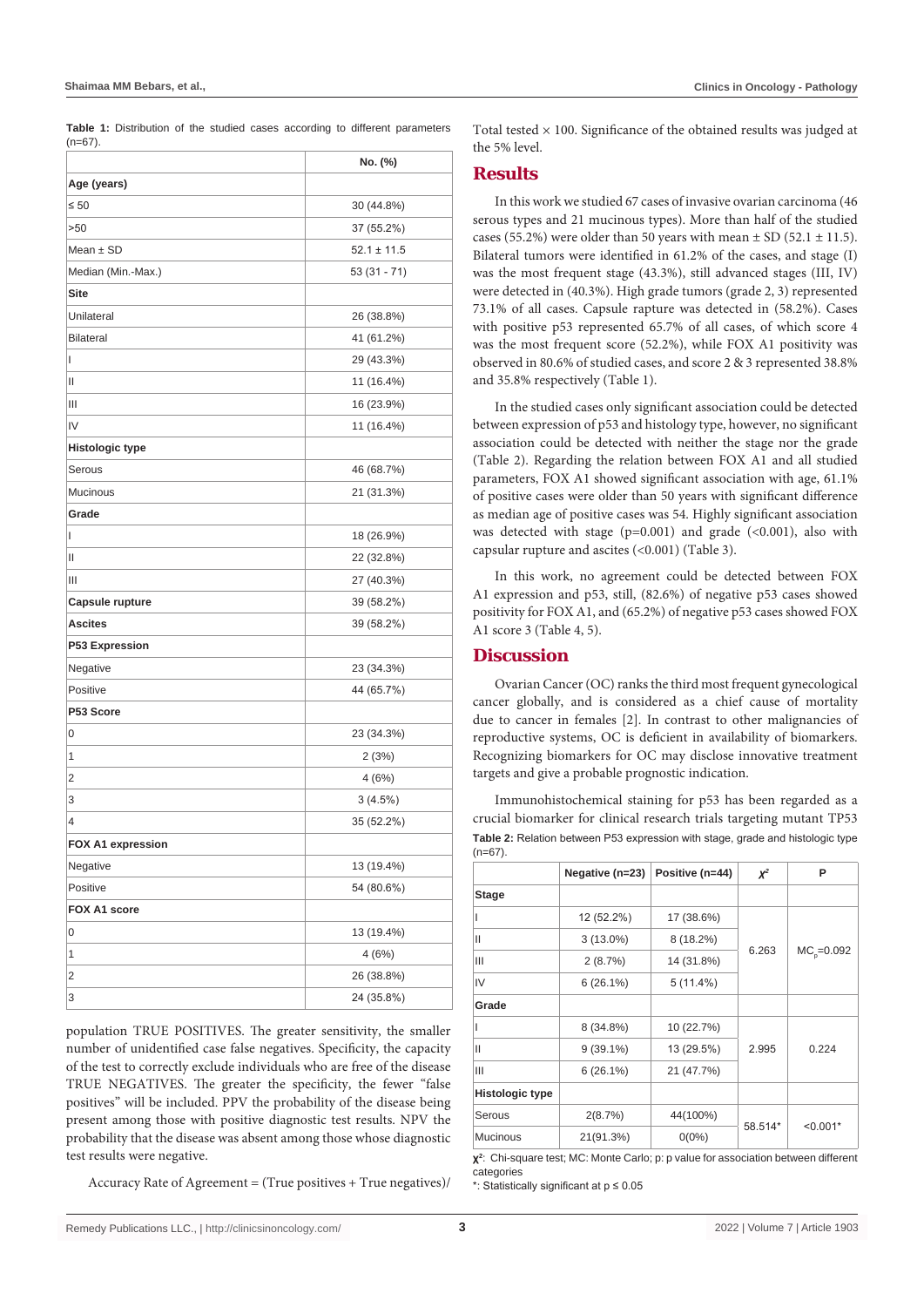|                             |                             |                   | P                                                                                                                                                              |  |
|-----------------------------|-----------------------------|-------------------|----------------------------------------------------------------------------------------------------------------------------------------------------------------|--|
| <b>Negative</b><br>$(n=13)$ | <b>Positive</b><br>$(n=54)$ | sig.              |                                                                                                                                                                |  |
|                             |                             |                   |                                                                                                                                                                |  |
| $9(69.2\%)$                 | 21 (38.9%)                  |                   | $0.048*$                                                                                                                                                       |  |
| 4 (30.8%)                   | 33 (61.1%)                  |                   |                                                                                                                                                                |  |
| $45.3 \pm 10.94$            | $53.8 \pm 11.1$             |                   | $0.016*$                                                                                                                                                       |  |
| $39(31 - 63)$               | 54 (33-71)                  |                   |                                                                                                                                                                |  |
|                             |                             |                   |                                                                                                                                                                |  |
| 4 (30.8%)                   | 22 (40.7%)                  |                   | 0.508                                                                                                                                                          |  |
| 9(69.2%)                    | 32 (59.3%)                  |                   |                                                                                                                                                                |  |
|                             |                             |                   |                                                                                                                                                                |  |
| 12 (92.3%)                  | 17 (31.5%)                  |                   |                                                                                                                                                                |  |
| $0(0.0\%)$                  | 11 (20.4%)                  |                   |                                                                                                                                                                |  |
| $0(0.0\%)$                  | 16 (29.6%)                  |                   |                                                                                                                                                                |  |
| 1(7.7%)                     | 10 (18.5%)                  |                   |                                                                                                                                                                |  |
|                             |                             |                   |                                                                                                                                                                |  |
| 10 (76.9%)                  | 36 (66.7%)                  |                   |                                                                                                                                                                |  |
| $3(23.1\%)$                 | 18 (33.3%)                  |                   | $MC0=0.74$                                                                                                                                                     |  |
|                             |                             |                   |                                                                                                                                                                |  |
| 12 (92.3%)                  | $6(11.1\%)$                 |                   | $\chi^2$ =30.442* MC <sub>o</sub> < 0.001*                                                                                                                     |  |
| $0(0.0\%)$                  | 22 (40.7%)                  |                   |                                                                                                                                                                |  |
| 1(7.7%)                     | 26 (48.1%)                  |                   |                                                                                                                                                                |  |
|                             |                             |                   |                                                                                                                                                                |  |
| 12 (92.3%)                  | 16 (29.6%)                  |                   |                                                                                                                                                                |  |
| 1(7.7%)                     | 38 (70.4%)                  |                   | $< 0.001*$                                                                                                                                                     |  |
|                             |                             |                   |                                                                                                                                                                |  |
| 12 (92.3%)                  | 16 (29.6%)                  |                   |                                                                                                                                                                |  |
| 1(7.7%)                     | 38 (70.4%)                  |                   | $< 0.001*$                                                                                                                                                     |  |
|                             |                             | FOX A1 expression | <b>Test of</b><br>$x^2$ = 3.901*<br>$t = 2.475*$<br>$x^2=0.439$<br>$X^2 = 14.726^*$ MC <sub>0</sub> =0.001*<br>$x^2=0.512$<br>$x^2 = 16.921$<br>$x^2 = 16.921$ |  |

| Table 3: Relation between FOX A1 expression and different parameters (n=67). |  |  |  |
|------------------------------------------------------------------------------|--|--|--|
|                                                                              |  |  |  |

**χ2** : Chi-square test; FE: Fisher Exact; MC: Monte Carlo; t: Student t-test p: p value for association between different categories \*: Statistically significant at p ≤ 0.05

and utilized in the diagnostic & prognostic examination of variable types of cancer, including ovarian ones [22]. While, FOX A1 mediates multiple actions including the nuclear steroid receptor signaling pathway by regulating androgen receptor and estrogen receptor activity [14]. Since ovarian carcinomas are likewise hormonedependent, this provoked the evaluation of FOX A1 expression in such tumors. The present work evaluated FOX A1 in relation to p53 expression in invasive serous and mucinous carcinomas to determine prognostic value.

In the current study, p53 expression was detected using immunohistochemistry in approximately two third of the studied cases (65.7%) regardless of tumor grade or stage, and score 4 was the most frequent score since it was detected in (52.2%) of studied cases. In the studied cases only significant association could be detected between expression of p53 and histologic type as all positive cases were of serous type. Immunohistochemical expression of p53 in OC is a reflect of TP53 mutation with good indication as previously evident by many authors [10,23]. The expression of p53 in this study is in concordance with the study conducted by Razak Amanullah et al., who reported p53 expression in 65.2% of epithelial OC samples and all their positive cases were of serous type [24], which was also previously reported by Sylvia et al. [25]. P53 positivity was comparable to that reported by Ndukwe et al. [26] in 58% of epithelial OC. Furthermore, a previous meta-analysis stated that the expression of p53 in epithelial OC ranged from13.7 to 82.0% [27]. Moreover, strong expression was reported in 55% of cases studied by Havrilesky et al. [28].

In the present study, all the p53 positive tumors were serous malignancies. Malignant mucinous tumors were p53 negative. P53 positivity was seen in 95.65% of serous carcinomas; only two cases of the serous tumors were p53 negative. The expression of p53 was also detected in serous carcinoma cases and negative in mucinous carcinoma in previous studies [24,29]. Some authors well-thoughtout that p53 expression is a substitute marker for the differentiation of HGSC from other OC [29]. It is worth mentioning that we found more expression of p53 in HGSC than low grade type as 77.3% of positive p53 were of high grade type although no statistical significance could be detected. Psyrri et al. [30] found that p53 immunohistochemical expression in OC had no statistical significance association with clinicopathological criteria including grade, stage, and histologic type, on contrary, Missaoui et al. [29], and Razak Amanullah et al. [24] showed significant association of p53 expression with stage and other clinical parameters, while, Ndukwe et al. [26] reported significant association with grade, and with histologic type. The variation in these results may be related to genetic mutation variation, and geographical distribution of the different studied groups. Larger scales of investigation may give clear idea about p53 expression as a marker for OC risk, prognosis, response to therapy, and targeted treatment.

In this work, FOX A1 showed high expression since positivity was observed in 80.6% of invasive serous and mucinous cases, and score 2 & 3 represented 38.8% and 35.8% respectively. This result of high expression is in concordance with the study conducted by Wang et al. [17] reporting that FOX A1 overexpression was detected in about 73.6% of epithelial OC. In contrast, Wang et al. [21] reported FOX A1 expression in epithelial OC to be about 32.03%; this difference in expression could be related to examine type of ovarian carcinoma as the later authors mentioned epithelial OC as targeted specimens without identification of specific subtypes while we studied only serous and mucinous types.

We found that FOX A1 showed significant association with age, and highly significant association with stage and grade (p=0.001 and <0.001 respectively), also with capsular rupture, and ascites (both p<0.001). Whereas, no significant association could be detected between FOX A1 and laterality of the tumor or its type.

In this study, 61.1% of FOX A1 positive cases were older than 50 years, and 69.2% of negative cases were 50 years or younger with significant difference as median age and mean age of positive cases were 54 and 53.8  $\pm$  11.1 respectively. This result is in line with the study of Wang et al. [17], they reported that FOX A1 expression was more in patients older than 55 years, however, their study showed no significant difference.

On correlation of FOX A1 expression with tumor staging; (48.1%) of positive FOX A1 cases were of advanced stage (III & IV) while (92.3%) of FOX A1 negative tumors were of stage (I). This result agrees with Wang et al. [17] who reported significant expression of FOX A1 in 41.8% of cases at stage III & IV tumors. Furthermore, this study goes hand in hand with their results regarding significant association of high expression with increased grading as we found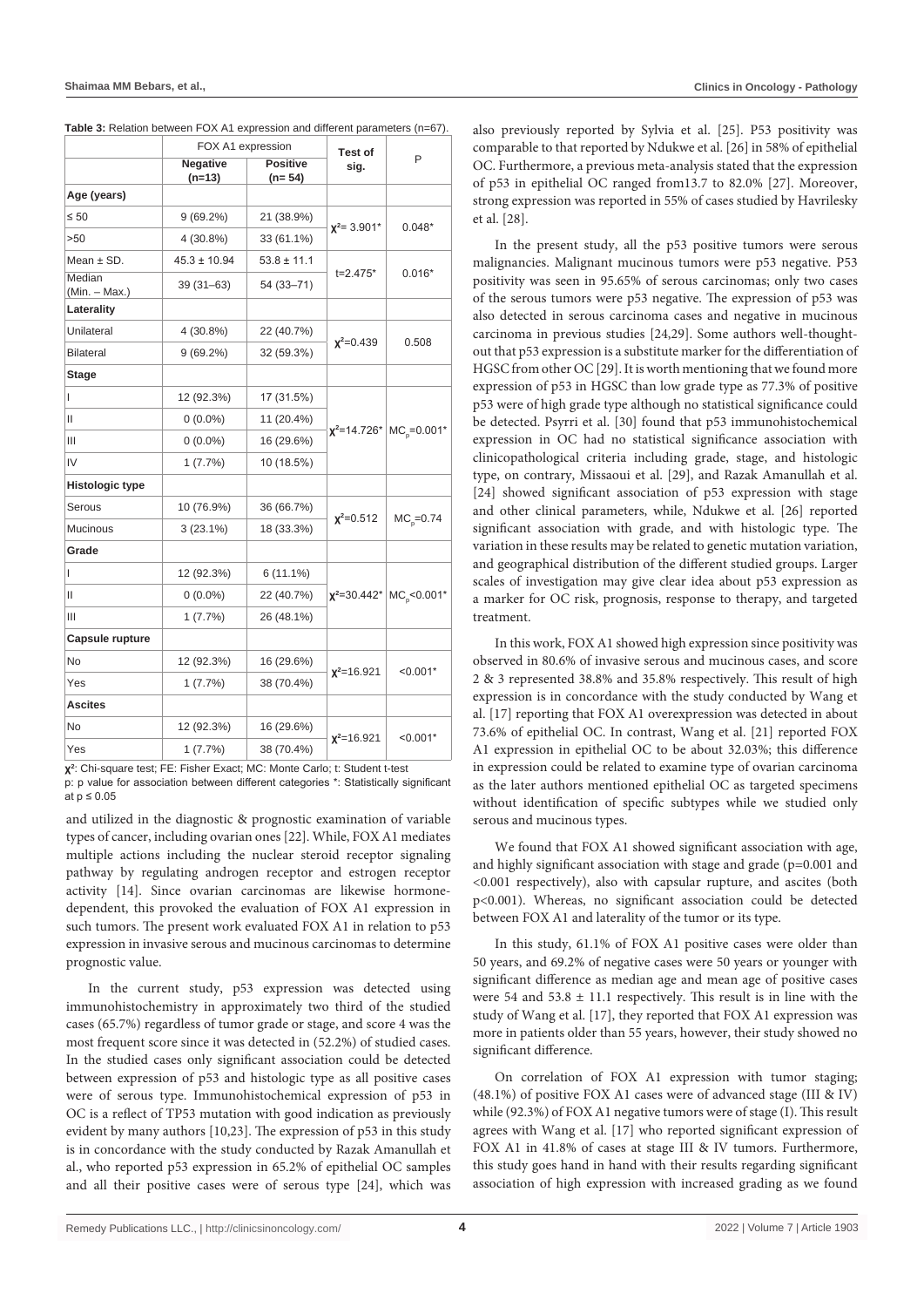Table 4: Agreement (sensitivity, specificity and accuracy) for FOX A1 expression (n=67).

|                         | P53 Expression  |                 | Sensitivity | <b>Specificity</b> | <b>PPV</b> | <b>NPV</b> | Accuracy |
|-------------------------|-----------------|-----------------|-------------|--------------------|------------|------------|----------|
|                         | Negative (n=23) | Positive (n=44) |             |                    |            |            |          |
| <b>FOX A1expression</b> |                 |                 |             |                    |            |            |          |
| Negative                | 4 (17.4%)       | 9(20.5%)        | 79.55       | 17.39              | 64.81      | 30.77      | 58.21    |
| Positive                | 19 (82.6%)      | 35 (79.5%)      |             |                    |            |            |          |
| $\chi^2$ (FEp)          | 0.091(1.000)    |                 |             |                    |            |            |          |

*χ2* : Chi-square test; FE: Fisher Exact; NPV: Negative predictive value; PPV: Positive predictive value

p: p value for association between different categories

| <b>Table 5:</b> Agreement (sensitivity, specificity and accuracy) for FOX A1 score of |  |  |  |  |
|---------------------------------------------------------------------------------------|--|--|--|--|
| expression (n=67).                                                                    |  |  |  |  |

|                     | p53 score                                                                      |           |           |            |            |  |  |
|---------------------|--------------------------------------------------------------------------------|-----------|-----------|------------|------------|--|--|
| <b>FOX A1 score</b> | 4<br>2<br>3<br>1<br>0<br>$(n=23)$<br>$(n=35)$<br>$(n=2)$<br>$(n=4)$<br>$(n=3)$ |           |           |            |            |  |  |
| 0                   | 4 (17.4%)                                                                      | $1(50\%)$ | $0(0\%)$  | $0(0\%)$   | 8 (22.9%)  |  |  |
| 1                   | $0(0\%)$                                                                       | $0(0\%)$  | $2(50\%)$ | $0(0\%)$   | 2(5.7%)    |  |  |
| 2                   | 4 (17.4%)                                                                      | $1(50\%)$ | $2(50\%)$ | $3(100\%)$ | 16 (45.7%) |  |  |
| 3                   | 15 (65.2%)                                                                     | $0(0\%)$  | $0(0\%)$  | $0(0\%)$   | 9(25.7%)   |  |  |
| K                   | -0.102 (no agreement)                                                          |           |           |            |            |  |  |

*χ2* : Chi-square test; MC: Monte Carlo; κ: kappa test

p: p value for association between different categories \*: Statistically significant at p ≤ 0.05

that (88.8%) of FOX A1 positively expressed tumors were of high grade. They also reported no significant association with laterality and subtype, which is in line with our results. Besides, according to the current work, there is high significant association between FOX A1 expression and tumors with ruptured capsule and ascites.

These results indicate the contribution of FOX A1 to bad prognostic parameters including advanced age, high grade, advanced stages, tumors with ruptured capsule and ascites regardless of laterality and type. Furthermore, these results support the suggestion of Wang et al. [17] that FOX A1 functions in epithelial OC as prognostic marker, and their proposal of being a targeted therapy, likewise Wang et al. [21] provided an evidence that FOX A1 plays a role as an oncogene in OC pathogenesis and progression .Moreover, with therapeutic lines, Rutten provided the evidence that FOX A1 expression in previously treated OC tissues was significantly associated with chemotherapy response since it was highly expressed in OC tissue with no response to chemotherapy in comparison to chemo-sensitive ones [31]. The high expression of FOX A1 suggests its implication in treatment of chemoresistant OC cases which requires further investigation to provide more evidence on targeted therapy like the recent work on role of FOX A1 in treatment resistance of breast cancer [32,33]. In this work, although no agreement could be detected between FOX A1 expression and p53, (82.6%) of negative p53 cases showed positivity for FOX A1, and (65.2%) of negative p53 cases showed FOX A1 score 3. This could indicate the implication of FOX A1 expression as a marker in cases of negative p53 and the suggestion of targeting FOX A1 as a new line of treatment in such cases.

In conclusion, FOX A1 has a poor prognostic indication in invasive serous and mucinous carcinoma as it is highly expressed in majority of such cases, significantly with advanced age, high grade, advanced stage, tumors with ruptured capsule, and ascites. Also, p53 showed high expression, and positivity was significantly associated with cases of serous carcinoma, however, no significant association could found between p53 expression and tumor grade or stage. P53 helps to differentiate serous type, and FOX A1 over expression in cases of negative p53 could be used as a marker not only in prognosis but also as a base for targeted therapy.

#### **References**

- 1. [Coburn SB, Bray F, Sherman ME, Trabert B. International patterns and](https://pubmed.ncbi.nlm.nih.gov/28257597/)  [trends in ovarian cancer incidence, overall and by histologic subtype. Int J](https://pubmed.ncbi.nlm.nih.gov/28257597/)  [Cancer. 2017;140\(11\):2451-60.](https://pubmed.ncbi.nlm.nih.gov/28257597/)
- 2. Bray F, Ferlay J, Soerjomataram I, Siegel RL, Torre LA, Jemal A. Global cancer statistics 2018: GLOBOCAN estimates of incidence and mortality worldwide for 36 cancers in 185 countries. CA Cancer J Clin. 2018;68(6):394-424.
- 3. [Momenimovahed Z, Tiznobaik A, Taheri S, Salehiniya H. Ovarian cancer](https://pubmed.ncbi.nlm.nih.gov/31118829/)  [in the world: Epidemiology and risk factors. Int J Womens Health.](https://pubmed.ncbi.nlm.nih.gov/31118829/)  [2019;11:287-99.](https://pubmed.ncbi.nlm.nih.gov/31118829/)
- 4. [Rauh-Hain JA, Krivak TC, Del Carmen MG, Olawaiye AB. Ovarian](https://pubmed.ncbi.nlm.nih.gov/21629494/)  [cancer screening and early detection in the general population. Rev Obstet](https://pubmed.ncbi.nlm.nih.gov/21629494/)  [Gynecol. 2011;4\(1\):15-21.](https://pubmed.ncbi.nlm.nih.gov/21629494/)
- 5. [Koshiyama M, Matsumura N, Konishi I. Recent concepts of ovarian](https://pubmed.ncbi.nlm.nih.gov/24868556/)  [carcinogenesis: Type I and type II. Biomed Res Int. 2014;2014:934261.](https://pubmed.ncbi.nlm.nih.gov/24868556/)
- 6. [Babaier A, Ghatage P. Mucinous cancer of the ovary: Overview and current](https://pubmed.ncbi.nlm.nih.gov/31963927/)  [status. Diagnostics. 2020;10\(1\):52.](https://pubmed.ncbi.nlm.nih.gov/31963927/)
- 7. [Kurman RJ, Shih IM. The dualistic model of ovarian carcinogenesis](https://pubmed.ncbi.nlm.nih.gov/27012190/)  [revisited, revised, and expanded. Am J Pathol. 2016;186\(4\):733-47.](https://pubmed.ncbi.nlm.nih.gov/27012190/)
- 8. [Bell D, Berchuck A, Birrer M, Chien J, Cramer DW, Dao F, et al. Integrated](https://pubmed.ncbi.nlm.nih.gov/21720365/)  [genomic analyses of ovarian carcinoma. Nature. 2011;474:609-15.](https://pubmed.ncbi.nlm.nih.gov/21720365/)
- 9. [Kurman RJ. Origin and molecular pathogenesis of ovarian high-grade](https://pubmed.ncbi.nlm.nih.gov/24265397/)  [serous carcinoma. Ann Oncol 2013;24 Suppl 10:x16-21.](https://pubmed.ncbi.nlm.nih.gov/24265397/)
- 10. [Zhang Y, Cao L, Nguyen D, Lu H. TP53 mutations in epithelial ovarian](https://pubmed.ncbi.nlm.nih.gov/30613473/)  [cancer. Transl Cancer Res. 2016;5\(6\):650-63.](https://pubmed.ncbi.nlm.nih.gov/30613473/)
- 11. [Jackson BC, Carpenter C, Nebert DW, Vasiliou V. Update of human and](https://pubmed.ncbi.nlm.nih.gov/20650821/)  [mouse forkhead box \(FOX\) gene families. Hum Genomics. 2010;4\(5\):345-](https://pubmed.ncbi.nlm.nih.gov/20650821/) [52.](https://pubmed.ncbi.nlm.nih.gov/20650821/)
- 12. [Golson ML, Kaestner KH. Fox transcription factors: From development to](https://pubmed.ncbi.nlm.nih.gov/27965437/)  [disease. Development. 2016;143:4558-70.](https://pubmed.ncbi.nlm.nih.gov/27965437/)
- 13. [Bernardo GM, Keri RA. FOXA1: A transcription factor with parallel](https://pubmed.ncbi.nlm.nih.gov/22115363/)  [functions in development and cancer. Biosci Rep. 2012;32\(2\):113-30.](https://pubmed.ncbi.nlm.nih.gov/22115363/)
- 14. [Augello MA, Hickey TE, Knudsen KE. FOXA1: Master of steroid receptor](https://pubmed.ncbi.nlm.nih.gov/21934649/)  [function in cancer. EMBO J. 2011;30\(19\):3885-94.](https://pubmed.ncbi.nlm.nih.gov/21934649/)
- 15. [Zhang G, Zhao Y, Liu Y, Kao LP, Wang X, Skerry B, et al. FOXA1 defines](https://pubmed.ncbi.nlm.nih.gov/27034986/)  [cancer cell specificity. Sci Adv. 2016;2\(3\):e1501473.](https://pubmed.ncbi.nlm.nih.gov/27034986/)
- 16. [Bach DH, Long NP, Luu TTT, Anh NH, Kwon SW, Lee SK. The dominant](https://pubmed.ncbi.nlm.nih.gov/30360388/)  [role of forkhead box proteins in cancer. Int J Mol Sci. 2018;19\(10\):3279.](https://pubmed.ncbi.nlm.nih.gov/30360388/)
- 17. [Wang K, Guan C, Fang C, Jin X, Yu J, Zhang Y, et al. Clinical significance](https://pubmed.ncbi.nlm.nih.gov/29541214/)  [and prognostic value of forkhead box A1expression in human epithelial](https://pubmed.ncbi.nlm.nih.gov/29541214/)  [ovarian cancer. Oncol Lett. 2018;15\(4\):4457-62.](https://pubmed.ncbi.nlm.nih.gov/29541214/)
- 18. [Shimizu Y, Kamoi S, Amada S, Hasumi K, Akiyama F, Silverberg SG.](https://pubmed.ncbi.nlm.nih.gov/9698465/)  [Toward the development of a universal grading system for ovarian](https://pubmed.ncbi.nlm.nih.gov/9698465/)